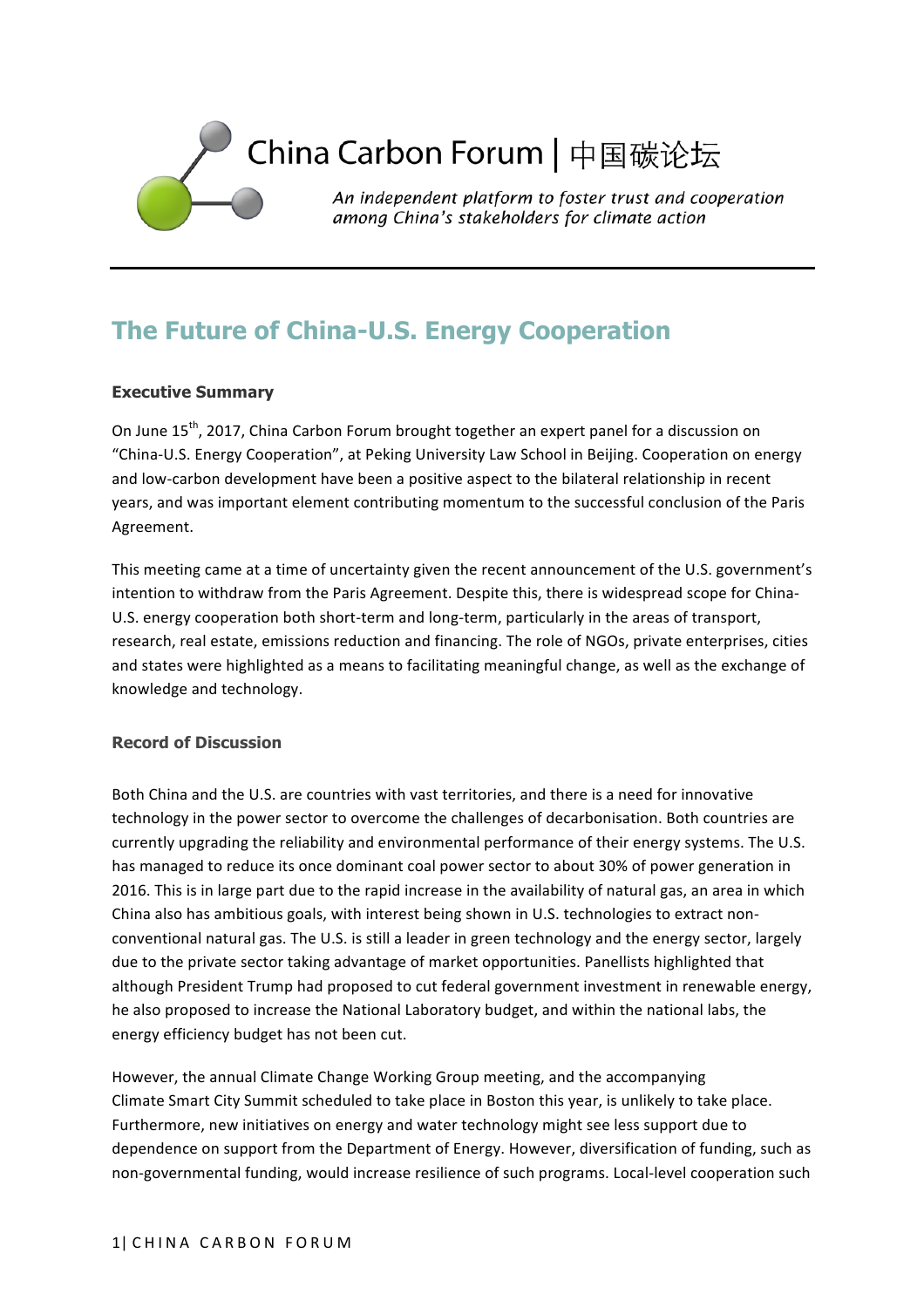as between California and China, and that joint U.S.-China work on building energy efficiency, still receives a large amount of support, both from government and other sources.

### **Buildings**

There is strong interest in building energy efficiency, including retrofitting, in northern China. Increased efficiency would help to alleviate concerns around smog in northern provinces, with four Chinese government ministries currently investing in a clean-energy heating project in north China. The Clean Energy Research Centre Buildings Program (CERCB) is currently leading the Chinese government in clean-energy heating in buildings.

Urban development is an area which the US and China have a lot of experience in cooperation, with many demonstration projects being implemented over the years. Whilst funding from the U.S. central government will most likely be cut, and China has less experience than Europe in clean heating in winter, the panel seemed confident that there would still be ways to cooperate. Namely, they discussed the Natural Resources Defense Council's pilot projects in Hebei province, and the scope for further demonstrations and cooperation in the Xiong'an area, which is already under construction by the Chinese government. It was suggested that where the U.S. government may become less involved in some areas, that this may create a space for enhanced cooperation with NGOs. 

Real estate and the building sector were highlighted as an area for future development due to the U.S.'s emphasis on renewable technology for buildings, and its work towards zero  $CO<sub>2</sub>$  emissions in a sector which contributes to 35 per cent of its energy consumption. Many of China's buildings do not comply with government standards, therefore the building sector is an area within which cooperation can be furthered, particularly in light of the technologies already in place in the U.S. Building labelling could fall under this category of cooperation, particularly between the U.S. Leadership in Energy and Environmental Design (LEED) labelling, and Chinese three-star greenbuilding labelling, which are updated annually. LEED emphasizes energy-efficiency amongst other environmental areas, whilst China includes outcome-based building codes centred on operation as well. China has done a lot of work in this area, and has some of the strictest regulations in the world in a bid to develop buildings that consume zero energy, however the government does not recognize LEED labelling.

Starting from this year, the NDRC has set a quota for public heating to use a certain quota of renewable energy. Therefore, renewable requirements may now not only apply to the power sector, but for buildings and heating in the future as well.

## **Funding and Financing**

Regarding funding, it was highlighted that U.S. federal and state governments do not fund directly, but support think tanks and foundations (such as the NRDC). As such, European countries, and private foundations may be able to invest in China and Chinese NGOs, particularly as they can advance their work on renewable energy and emissions reduction at a time when President Trump is reducing emphasis on renewables in the U.S. An issue with this could be the Chinese government's new NGO law, which may restrict funding, and there have been cases in which funding has been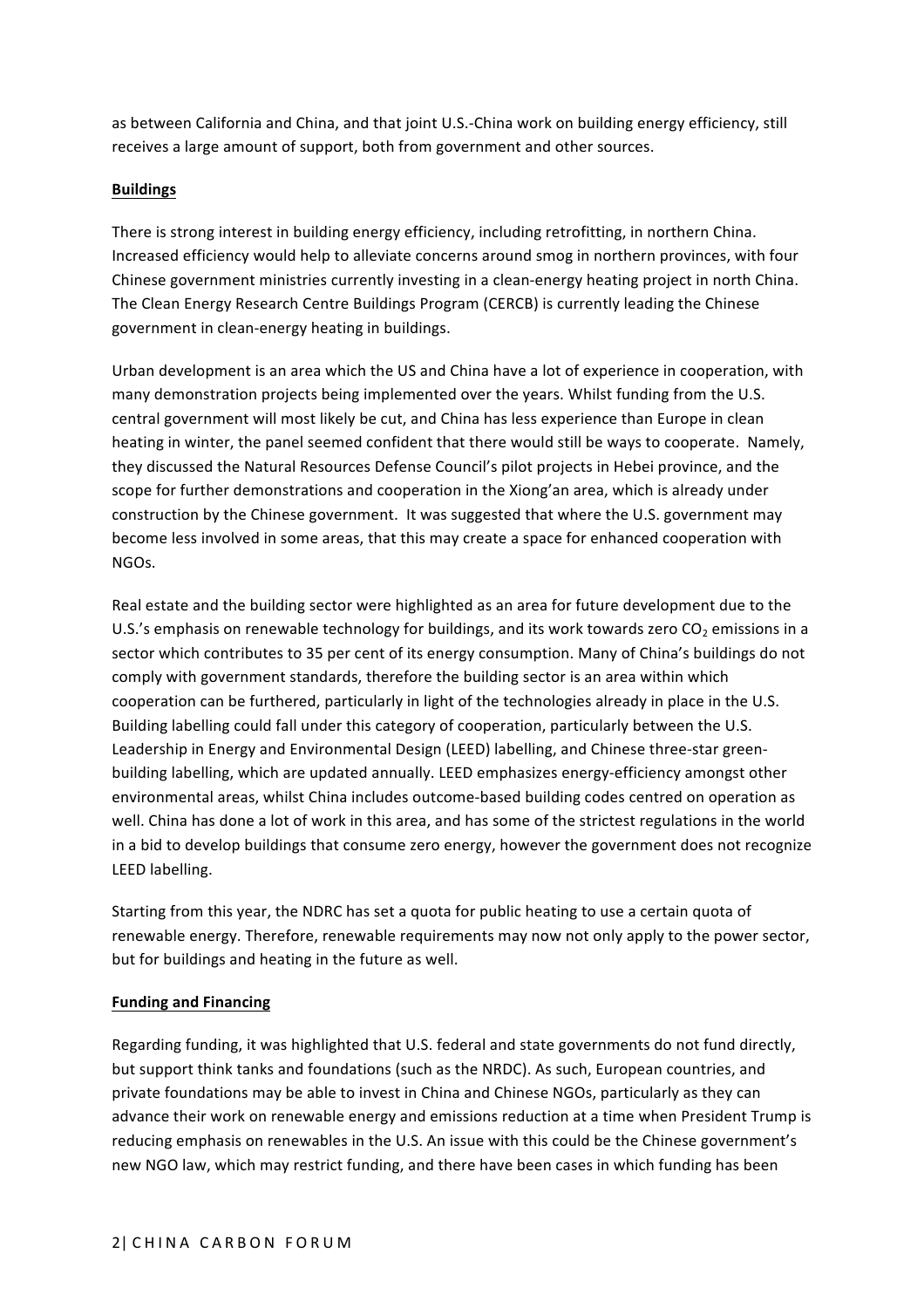directly rejected by banks. However, the areas usually affected by this involved providing services to government departments, therefore funding hopefully would be supported.

Whilst there is plenty of room for U.S. states to cooperate, panellists mentioned that states are limited to supporting technology, as they cannot fill the role of federal funding which will be heavily cut. Instead, NGOs are encouraged to act internationally, and the promotion of sustainability and renewable energy should be fought for in all spheres, including through media and legal avenues. Despite funding issues there is a lot of will to implement meaningful change. Recent years have seen a focus on implementation at the city level, with many cities setting targets to meet the national government goal of peaking emissions by 2030. Furthermore, Shenzhen has already signed multiple cooperation agreements with California in relation to carbon trading.

It is notable that federal government decisions do have a definite negative effect on states and cities, as evidenced by the cancelling of the low-carbon summits focussing on cities. However, it is anticipated that China will convince the U.S. to not interfere in city-level efforts to reduce emissions.

The panel discussed China's strong green finance frameworks across seven ministries, and of China's role in establishing the G20 green finance task force. Current project areas include energy finance, and combatting the difficulties faced by energy services companies regarding transitional financing channels, due to the risks from bankers' perspectives. China can learn from the U.S., where the government has set up programs to support financing private capital into building energy efficiency retrofitting. China has already made progress in this area, and is active in promoting green finance. It also wants to collaborate internationally on carbon capture, utilization and storage (CCUS), however is still only in the demonstration phase, and deployment is several years away.

Whilst the concept for green finance is good, the practicalities still need to be developed. The CCUS should be an area where cooperation between China and the U.S. should be able to continue, particularly in light of the G20 in Germany. To make it viable, however, there is a need for a strong carbon price and support from government.

There is also a need for a risk management system to guarantee that investment is under control. This should include tools available to both parties. The U.S. has good tools for risk management that China can borrow.

#### **Research and Technology**

Moving forwards, climate change research and technology provide an innovative and exciting area for cooperation. Areas of significance to the panellists' discussions included: electric vehicle charging, on which the US has conducted many pilots and would be able to help China to develop further; policy, technology and social sciences education; and renewable energy, where China has overtaken the U.S. in terms of capacity, but the U.S. provides successful case-studies in integrating policy, markets and technology.

The U.S. and China are the top two countries for renewable energy capacity, and China's position as the largest manufacturer of electric cars was raised. Transport is a promising area, with the potential to reduce oil consumption through the development of electric cars. Asian demand for solar power and electric vehicles were identified as the biggest market driver. Despite a lack of encouraging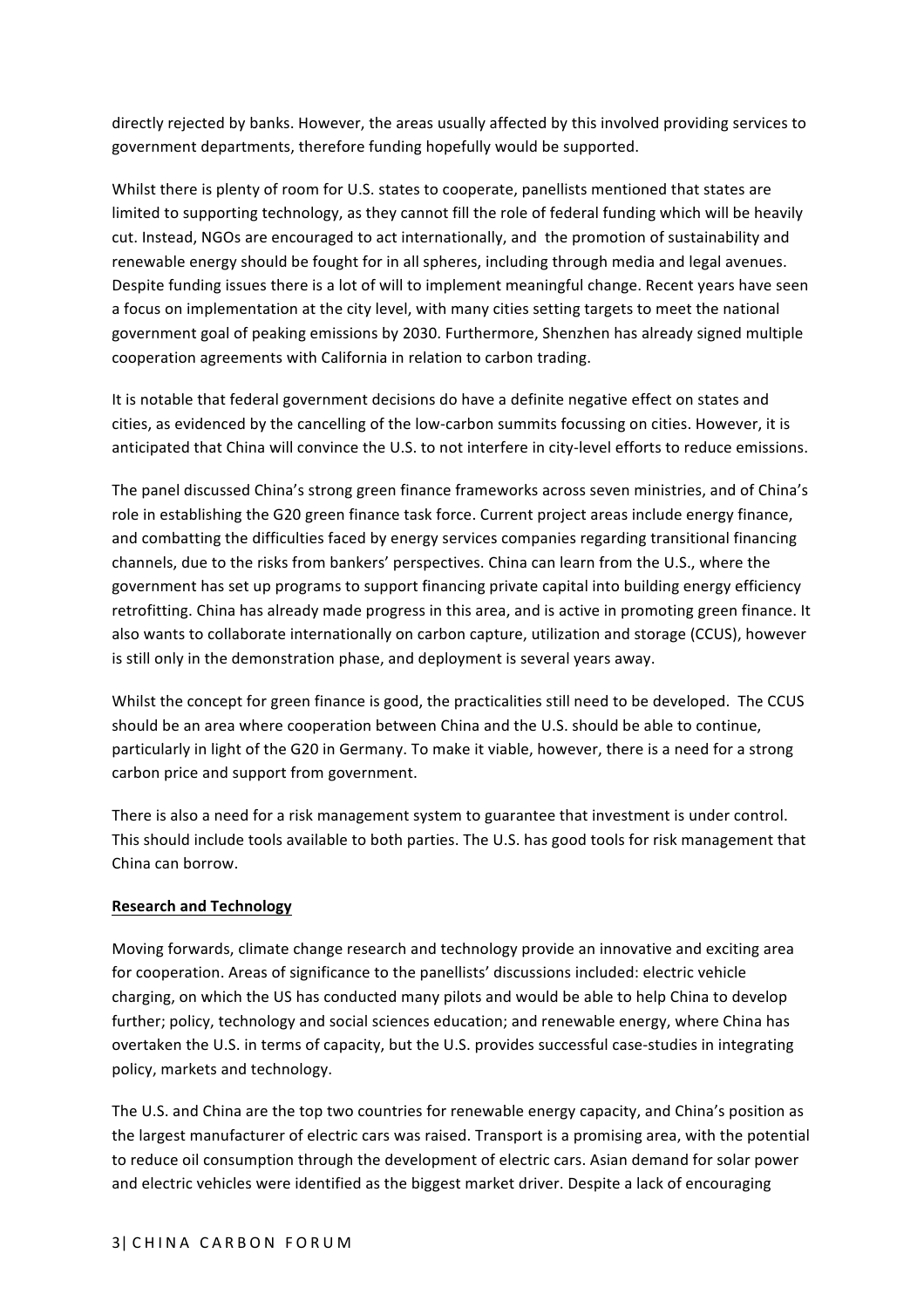policy in the U.S., there will still be American interest in the market, and the signing of bilateral contracts, and for companies to generate electricity for their own use, should be encouraged.

Another important area of cooperation mentioned was material science, which is a major field of research within the U.S., and can make significant contributions to solar and buildings materials. Many Chinese stakeholders are conducting research in this field in the U.S., and revolutionary materials such as Pyrovskite have been developed for use in building-integrated solar. Stanford and the University of Colorado have been researching thin films to coat industrial equipment and/ or buildings with, to reduce heat absorption and reflect light from buildings rather than convert it into heat.

Businesses are being encouraged to monitor their emissions and energy use, and data-disclosure technology is very advanced in the U.S. The panel encouraged China to work on data-disclosure technology, particularly in relation to transportation emissions. Disclosure should include energy consumption, renewables utilisation and grid-integration. China is also encouraged to research in its services field, such as transportation of goods to the U.S. Future discussions are thought to include the shared-bike model, which China has pioneered; heat pumps, on which China has also conducted significant research; and the manufacturing of batteries.

The U.S. is a research and development leader for technology, and it is thought that universities such as MIT will be able to take a lead in energy development, even without federal support. Many of these technologies can be subsidized by other countries in order to get them to scale, and China can continue to dominate the manufacturing aspects. Improved speed of basic lab research would be extremely useful.

Panellists encouraged information disclosure, and suggested that China introduce a program similar to the United States' Energy Star Program, which is promoted by both government departments and the private sector. The program is split into two types of tools: research level, and practical-level tools which can be used by building owners to know where to improve the energy-efficiency of buildings. Utilizing these tools within policy making would help to improve energy-efficiency in the building sector, and bring benefits both within the U.S. and China. It is suggested that fieldwork and the application of theories from the ground up would lead to important exchanges and dialogues between end users and stakeholders, which would make research more accessible and useful to the community. Apprehending issues and considering best-practices from other sectors would also be beneficial to the building sector, through knowledge-sharing.

#### **Emissions reduction**

EDF has been working with power sector in China on emissions trading for a long time. The current goal is to help decarbonize China's power sector in the most efficient manner. Traditional pollutants from coal fired power plants like  $SO_2$  and  $NO_x$  emissions have been significantly reduced through state of art control technologies, and are no longer the major issue in power sector development. Super-low emissions standards have been applied in China's power sector, resulting in about 1/3 of coal-fired plants reaching emission levels as low as natural gas plants. GHG emissions are now the major concern in the power sector. There are four pathways for the power sector to reduce carbon emissions: through technological improvements; through restructuring the power sector by using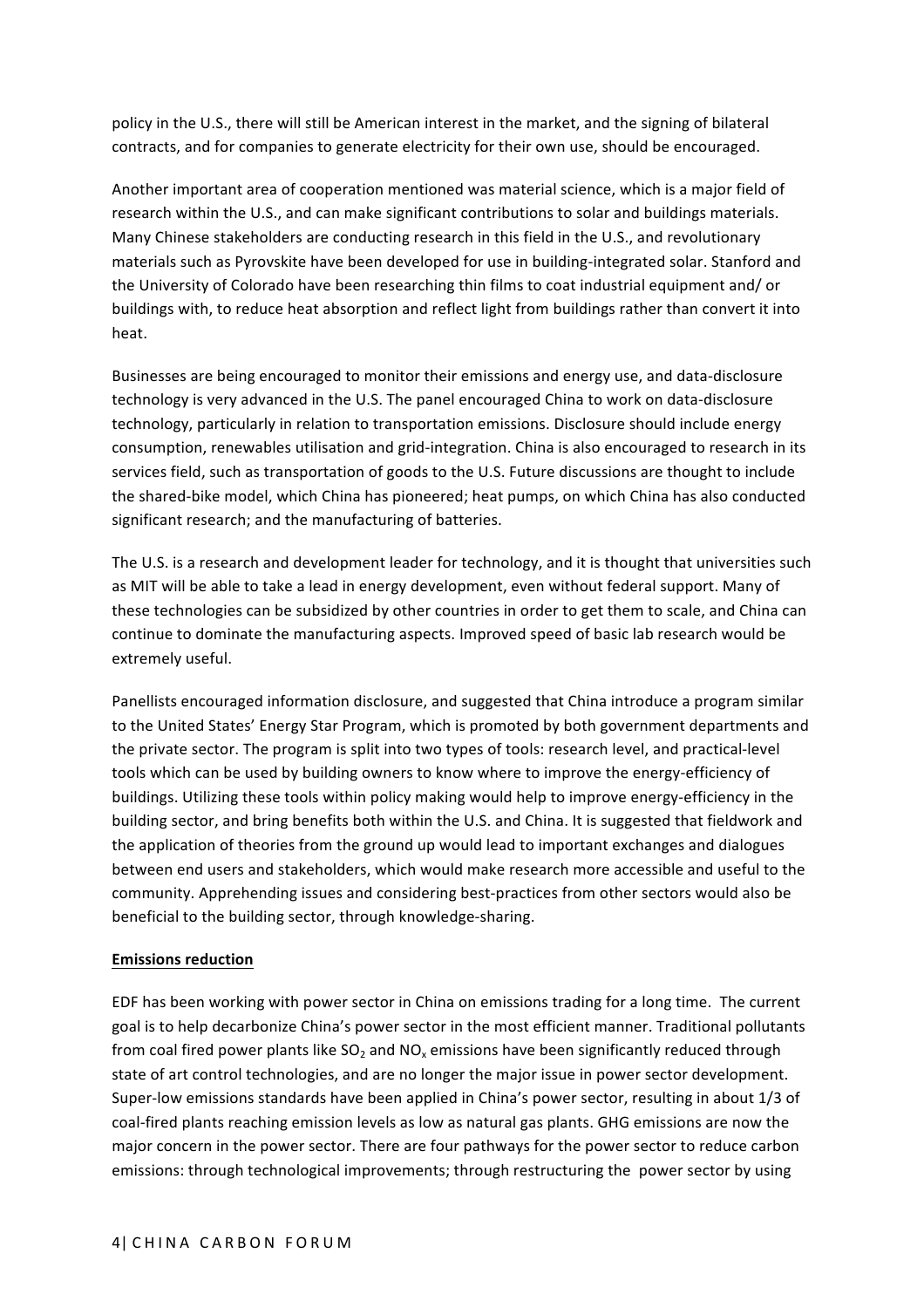more renewable energy; through demand-side management, by reducing consumption; and through the carbon market. The latter three could be more effective than technology upgrades in terms of GHG reduction for the power sector. Projects have been underway together with the China Electricity Council, and major power companies on power sector carbon trading, and DSM research. Collaborative measures should be considered between the carbon market and the power market to facilitate renewable energy integration, and to achieve low-carbon development.

The Clean Energy Research Centre (CERC) facilitates a collaborative project between the U.S. and China. One of its projects recently survived funding cuts because it had the most involvement with private enterprise. The LBNL China Energy Group has Chinese counterparts for all projects, and brings companies from the U.S. to understand the Chinese market. Despite the federal government's political stance, Jerry Brown and California have shown a great deal of drive towards renewables, and private-level engagement has increased. For example, companies are travelling across countries to look for projects and technology in the U.S., and markets for new technologies in China.

At the Clean Energy Ministerial Conference in Beijing in June, Brown signed several agreements, including with Qidi group and Haidian District to implement technology developed in California. There has also been cooperation between the University of California, Qidi Group and Tsinghua. Brown wishes to see more Chinese investment going into clean energy in California. The National Development and Reform Commission (NDRC) and trade organisations have held discussions regarding setting up a base in Berkeley to be able to send member companies to learn and converse with U.S. companies. Fields of interest include technology, IT, and energy and environment from the business perspective of non-traditional energy companies such as Baidu and Alibaba.

Natural gas is an area of opportunity, especially the liquefied natural gas market which makes natural gas a fungible trading commodity. Efforts to replace coal heating in rural areas with natural gas will provide major investment opportunities for the U.S. Shale gas and shale oil are areas for great cooperative potential between the U.S. and China, with the latter able to learn about environment mitigation and the negative effects fracking has on groundwater. NRDC is currently working with the Ministry of Environmental Protection (MEP) on policy.

China's oil and gas sector is currently dominated by the three giants, with big oil companies such as CNPC having already established their place. In this setting, Chinese shale gas companies will develop slowly in a non-competitive way. It was suggested that marketizing shale gas would be beneficial, as has been done in the U.S., which has an energy sector which is open for bids in the downstream natural gas and oil market. China can work with the U.S. on its extraction technology and tap into its shale gas reserves.

There is Chinese interest in the electrification of ports, and L.A. in particular, mainly on ship-to-shore technology. This is a potential area for cooperation, to tackle the current Chinese infrastructure which is highly polluting and includes the use of dredge trucks. Diesel pollution is a major part of urban pollution in China. Therefore, electrifying ports with batteries and overhead cables is a major opportunity through which the U.S., China and Europe could easily cooperate.

Exchanges regarding carbon markets have been underway, including study tours of Chinese officials to California and the RGGI states, and officials from California have visited China for carbon trading